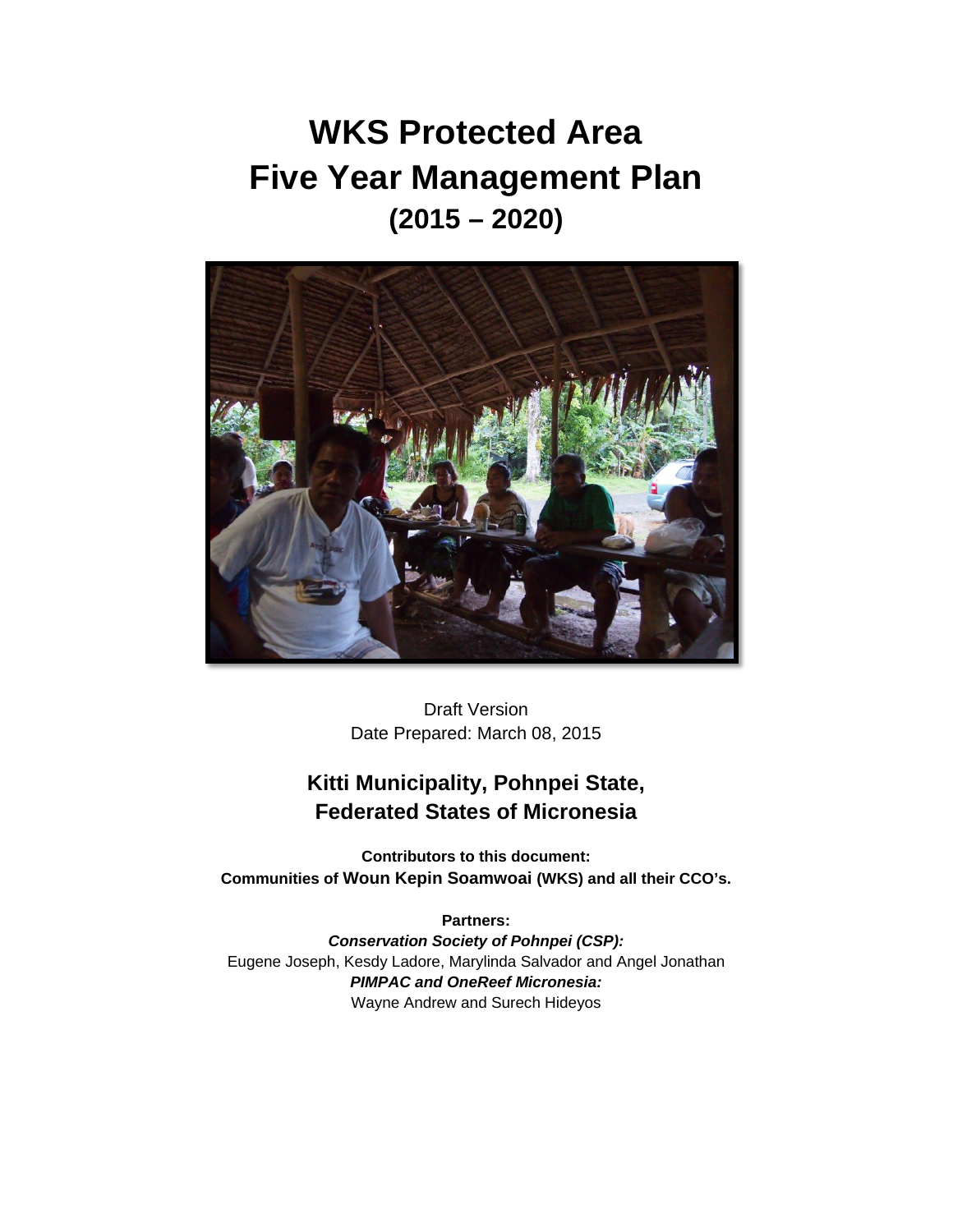### **Acknowledgements:**

The Communities of Woun Kepin Soamwoai together with their village chiefs would like to thank the Conservation Society of Pohnpei and OneReef Micronesia for facilitating and writing up or management plan. This plan has been in our mind and our hearts since the establishment of our MPA. With CSP and OneReef, we were able to undertake a community participatory process to develop this plan. This plan embodies our dream of improving our communities in a healthy environment with abundant of resources.

All photos within this document are by Wayne Andrew © and used with his permission. The printing of this document was funded by OneReef Micronesia and the Conservation Society of Pohnpei. For additional copies or information regarding this management plan, please contact Conservation Society of Pohnpei Office at PO Box 2461, Kolonia Pohnpei, FSM 96941; Telephone (691) 320-5409; E-mail: *cspdirector@mail.fm* or contact village Chief Soulik en Soamwoai, Justin Eperiam at (691) 320-3646 or Chairman of Board of Advisors Mr. Emilio Eperiam at [deputydir@fsmned.fm](mailto:deputydir@fsmned.fm) or phone at 320-1445 or P.O. Box 1241 Kolonia Pohnpei, FSM 96941.



*Group photo of WKS CCO's with CSP and OneReef. Photo by Wayne Andrew.*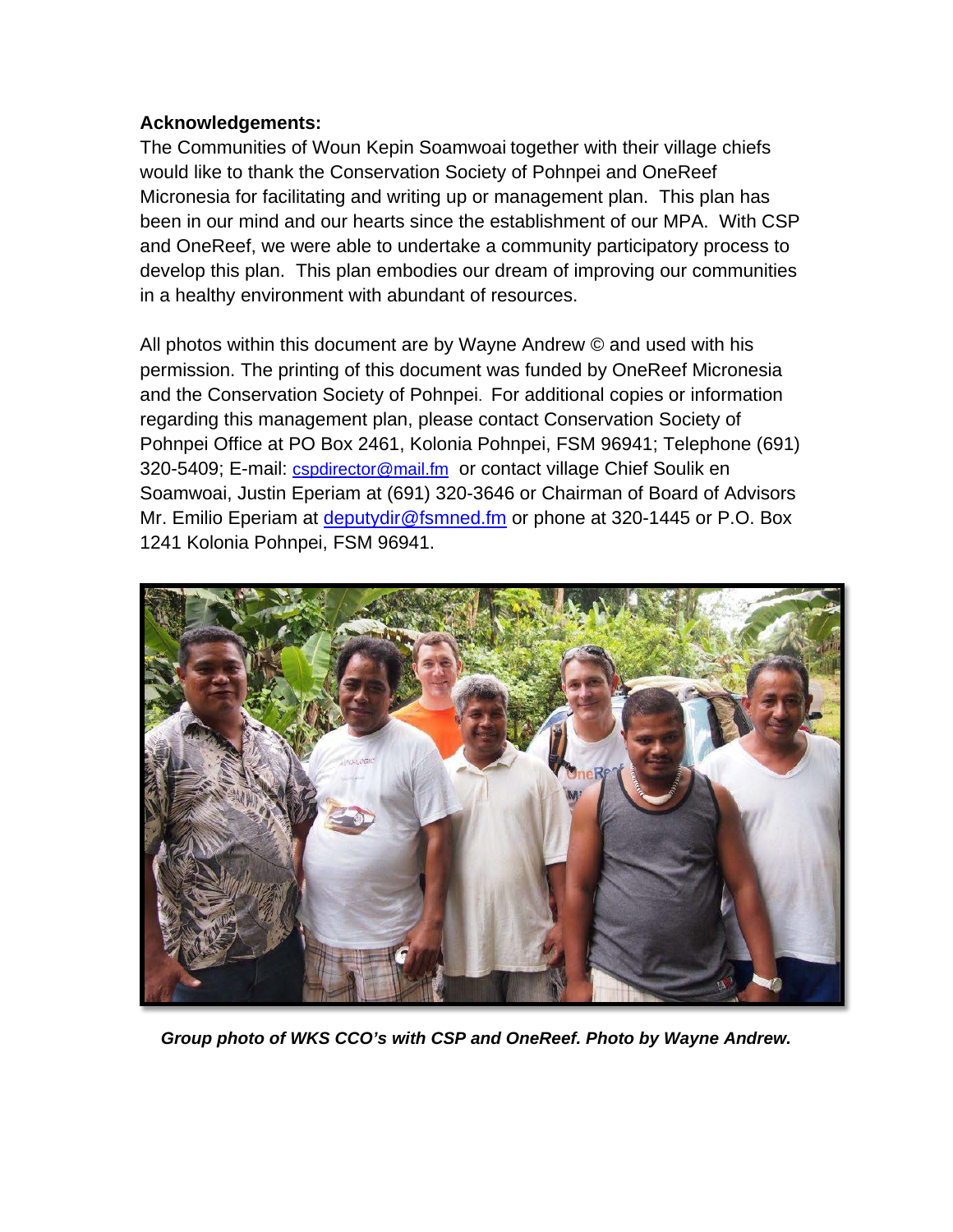# Kitti Municipality Traditional Leadership Declaration

**We the TRADITIONAL LEADERSHIP OF KITTI hereby declare our full support for the efforts of our communities in Woun Kepin Soumwei and Pohnpei State Government with our Conservation Society of Pohnpei in their desire and commitment in working together to manage the resources of Woun Kepin Soumwei with the vision of protecting our traditional heritage and for the betterment of the present and future generations of the Kitti people.**

**\_\_\_\_\_\_\_\_\_\_\_\_\_\_\_\_\_\_\_\_\_\_\_\_\_\_\_ \_\_\_\_\_\_\_\_\_\_\_\_\_\_\_\_\_\_\_\_\_\_\_\_\_\_**

**\_\_\_\_\_\_\_\_\_\_\_\_\_\_\_\_\_\_\_\_\_ \_\_\_\_\_\_\_\_\_\_\_\_\_\_\_\_\_\_\_\_**

**Gregorio Peter Olter Peter Nanmwharki of Kitti Ishonanken of Kitti**

**Date Date**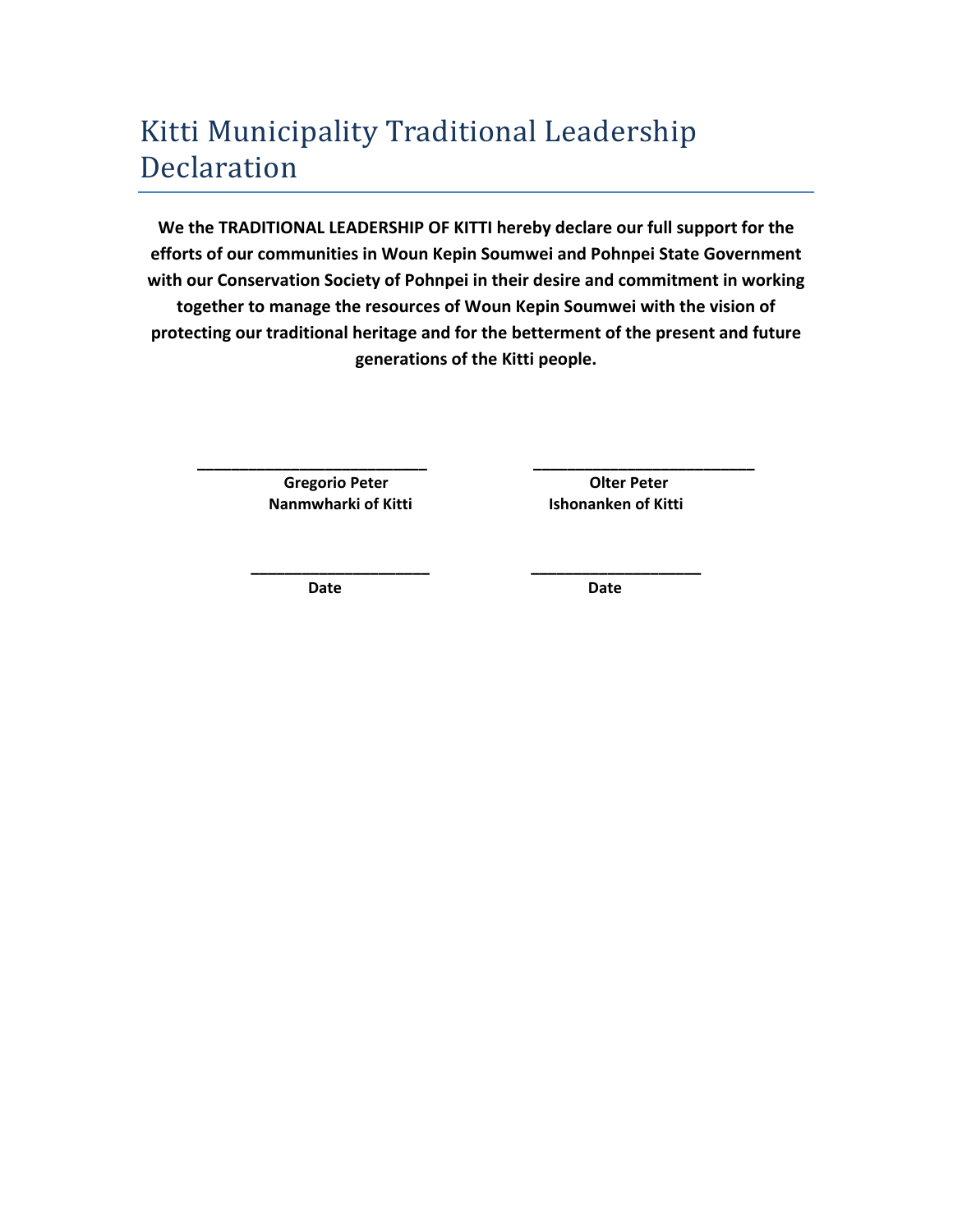#### **Foreword**

The Communities of Woun Kepin Soamwoai with CSP and OneReef undertook this task of developing a resource management plan for the Woun Kepin Soamwoai MPA with guidance from the PIMPAC Management Planning Guide. . This plan is possible by the blessings of our community and state Leadership (traditional and elected), the enthusiastic input from our community CCO's, and generous guidance and support from local and regional partners such as OneReef, LMMA Network, MCT and PIMPAC. We are very happy to present this 5 year management plan 2015 – 2020 for the long term management of the Nahtik MPA. This management plan took over a 6 months to finalize and considerable amount of leadership and community input. We believe that this version fits the most current needs of our people of Woun Kepin Soamwoai. This plan is envisioned as the underpinning of the long-term sustainable management of our communities' rich biodiversity and for our food security and the people of Pohnpei State.

The people's vision in this plan is: *"For our communities of* **Woun Kepin Soamwoai** *to*  **be happy with good quality of life and abundant resources".** This vision sums up the direction and the intent of this plan and will serve to unify our people and guide our efforts in sustainable management of our resources. We thank all of our State Leadership (traditional and elected), people of Pohnpei State and U Municipality, all our partners and our friends for all their invaluable efforts and contributions into completing this plan. We hope that this plan will guide our community management efforts in prioritizing our limited resources and advancing our community in the next five years with annual review for adaptive management. We look forward to the successful implementation of this plan.

| <b>Justin Eperiam</b> | (Date) | <b>William Gilmete</b> | (Date) |
|-----------------------|--------|------------------------|--------|
| Soulik en Soamwoai    |        | Kiroaulikiak           |        |
| <b>Enipein Powe</b>   |        | Enipein Pah            |        |
|                       |        |                        |        |
|                       |        |                        |        |
|                       |        |                        |        |
| Joseph Santiago       | (Date) | Mikehl<br>Leon         | (Date) |
| Soulik en Mwoakot     |        | Koaroahm en Soamwoai   |        |
| Mwoakot               |        | Soamwoai               |        |
|                       |        |                        |        |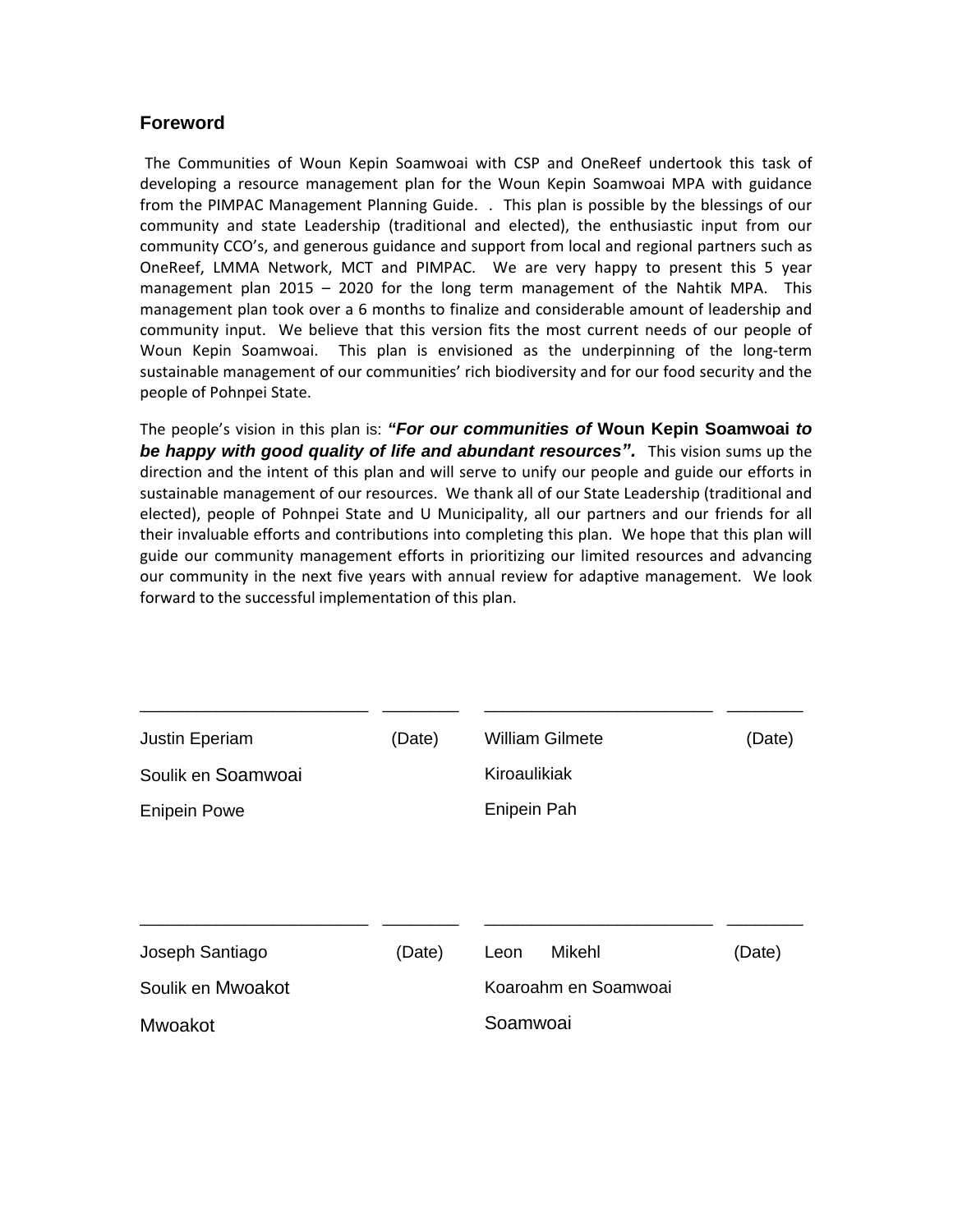| Tonia Sarapio<br>Luhkenmoanlap<br>Kitti Municipal Government | (Date) | <b>Pius Hadley</b><br>Director of Department of Land<br>Pohnpei State Government | (Date) |
|--------------------------------------------------------------|--------|----------------------------------------------------------------------------------|--------|
|                                                              |        |                                                                                  |        |
| <b>Emilio Eperiam</b>                                        | (Date) | Eugene Joseph                                                                    | (Date) |
| Chairman                                                     |        | Director                                                                         |        |
| <b>Advisory Board</b>                                        |        | <b>Conservation Society of Pohnpei</b>                                           |        |
| Joseph Saimon                                                | (Date) | <b>Tony Pernet</b>                                                               | (Date) |
| Administrator                                                |        | Chief                                                                            |        |
| Office of Fisheries and Aquaculture                          |        | Division of Fish and Wildlife                                                    |        |

\_\_\_\_\_\_\_\_\_\_\_\_\_\_\_\_\_\_\_\_\_\_\_\_ \_\_\_\_\_\_\_\_

\_\_\_\_\_\_\_\_\_\_\_\_\_\_\_\_\_\_\_\_\_\_\_\_ \_\_\_\_\_\_\_\_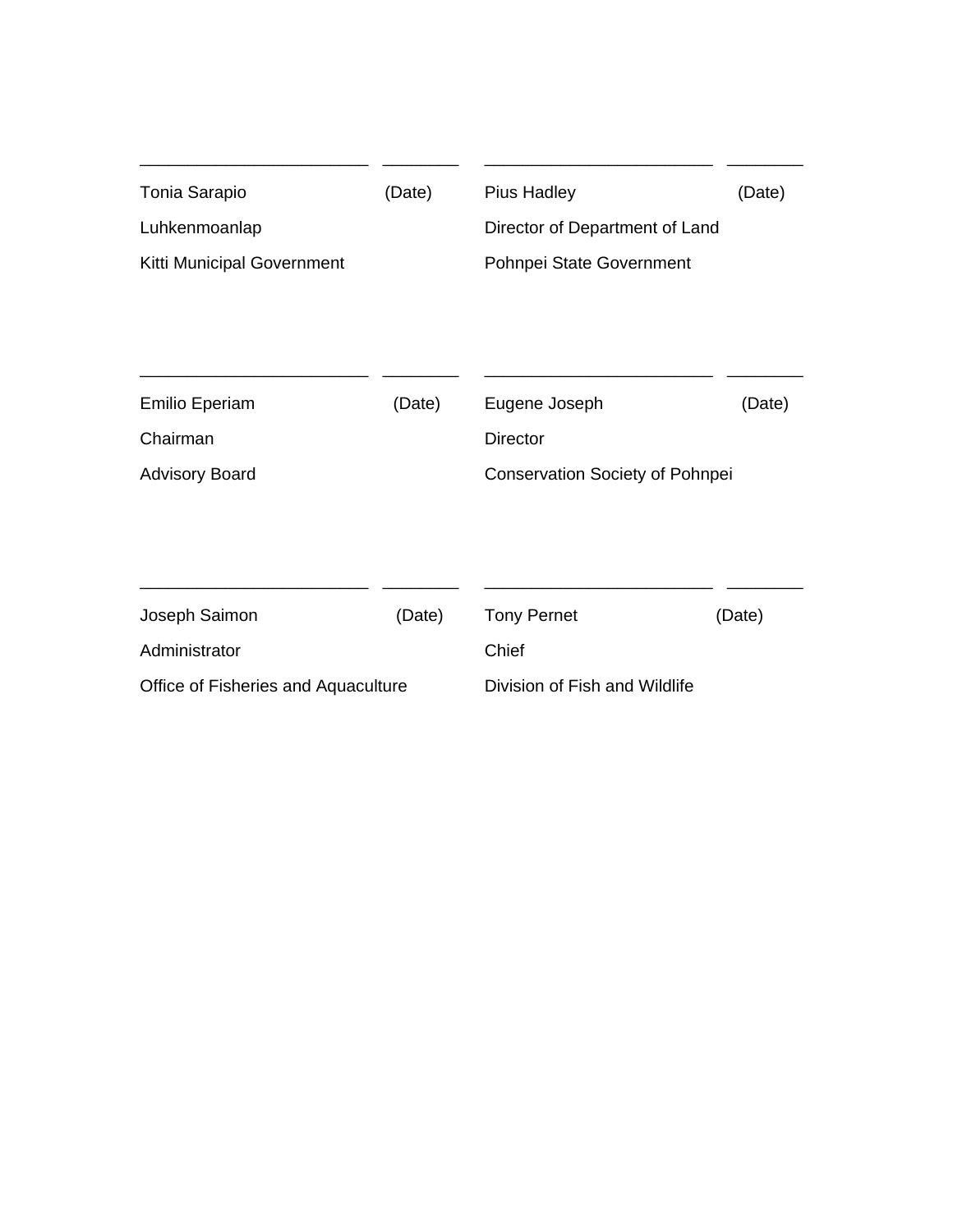#### **Background:**

Pohnpei State of the Federated States of Micronesia, has been striving through numerous efforts to preserve its natural resources as well as combining both traditional and modern techniques of management. In 1999, Pohnpei State government passed the *Marine Sanctuary and Wildlife Refuge Act* establishing seven Marine Protected Areas (MPA) including, Enipein Marine Park, Kehpara, Pwudoi, Namwen Na, Namwen Naningih, Oruluk atoll and Minto Reef. These sanctuaries were established to protect Pohnpei's marine biodiversity and food security.

The Nahtik Marine Sanctuary is located etc. etc. etc.

#### **Vision**

#### *"For our communities of* **Woaun Koapin Soamwoai** *to be happy with good quality of life and abundant resources".*



#### **Mission**

**Woaun Koapin Soamwoai** is committed to community stewardship, and conservation of the natural resources, valuing and preserving the cultural heritage for the benefit of all present and future citizens of Mwoakot, Soamwoai, Enipein Powe and Enipein Pah and people of the State of Pohnpei.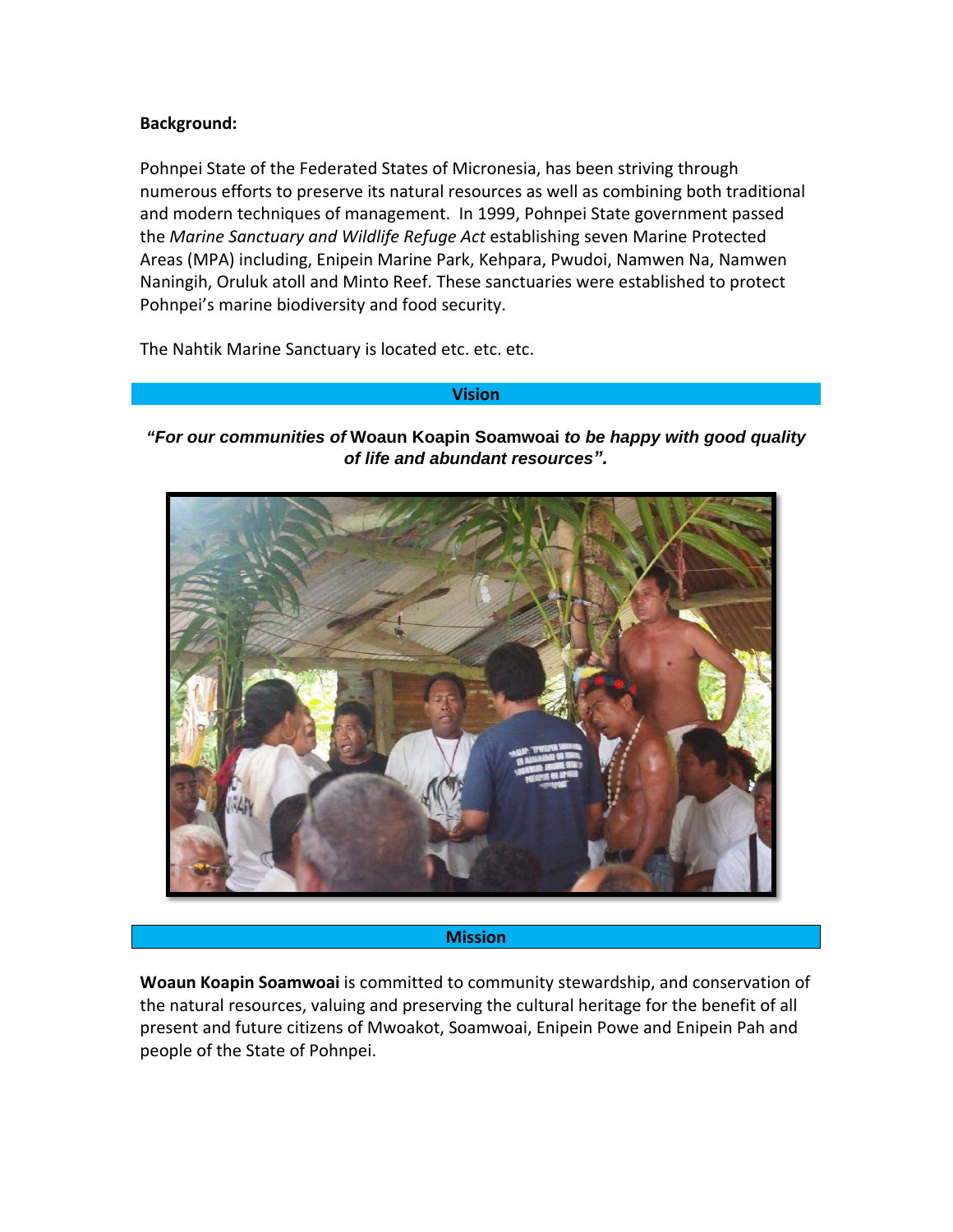#### **Background**

Woaun Koapin Soamwoai (WKS) is an indigenous community-based project dedicated to preserving the natural heritage of Mwoakot, Soamwoai, Enipein Powe and Enipein Pah (sorry but I don't understand what these are…please elaborate a bit about what they are. Rember the audience may not have any knowledge of the area). while encouraging sustainable development. Our mission is committed to the protection, wise stewardship and conservation of the natural resources, preserving and valuing the cultural heritage for the benefit of all present and future citizen of Woun Kepin Soamwoai. Our aim is to launch a community-based marine conservation program to build local awareness, manage our marine protected areas, promote compatible community enterprises, and engage community partnership in conservation.

In 1999, Pohnpei State government passed the *Marine Sanctuary and Wildlife Refuge Act* establishing seven Marine Protected Areas (MPA) including, Enipein Marine Park, Kehpara, Pwudoi, Namwen Na, Namwen Naningih, Oruluk atoll and Minto Reef. Then, in 2001, an amendment was made the Marine Sanctuary and Wildlife Refuge Act adding four more marine sanctuaries. These include Nahtik, Sapwitik, Mwahnd (Dekehos) and Palipohn Dehpehk/Takaieu Marine Sanctuaries. These sanctuaries were established to protect Pohnpei's marine biodiversity and were inadequate in some respects (please explain how they are inadequate). Also, the marine sanctuary system being used for this act is fully no take. Therefore, there are eleven full no take Marine Protected Areas (MPAs) on Pohnpei. The development of Pohnpei's MPAs has often been influenced strongly by political decisions rather than biological factors and the needs of the communities. Because of this, areas with the highest biodiversity or of particular biological significance have not always been protected.

The Marine Sanctuary and Wildlife Refuge Act also called for the creation of management plans for each MPA. This plan was to be developed based on the experienced gained through active management and conditions of the resources as demonstrated by both scientific and anecdotal data collection. This draft management plan aims to satisfy the requirements of the Marine Sanctuary and Wildlife Refuge Act by providing a series of recommended Goals, Objectives, and Activities for management of Nahtik for the next five years. The management plan also includes sections on enforcement, fundraising, education and awareness, research and monitoring, and partnership as required by the Act.

Community-based resource management is tradition to Pohnpeian culture. Before the introduction of the western governance system, Pohnpei communities had always been very conservative in exploiting the natural resources. However, nowadays, most communities are neglecting the conservative values leading to the loss of traditional practices. In 2003, Enipein communities teamed up with the Locally Managed Marine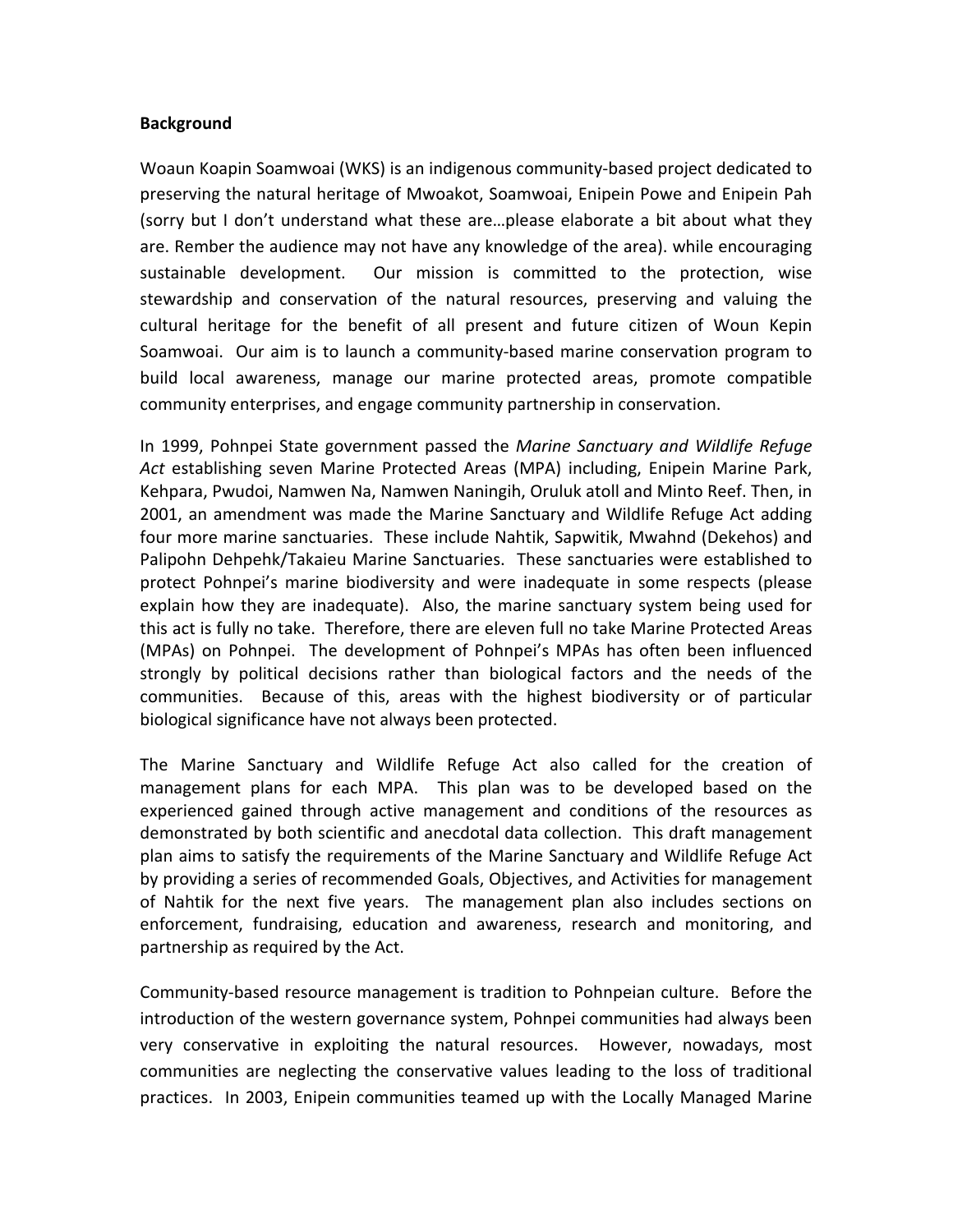Area (LMMA) Network. This network is dedicated to assisting marine management practitioners to improve the implementation of LMMAs through skills building and collective learning. With support from the LMMA network and many other partners the community initiated Pohnpei's first LMMA site at Nahtik Sanctuary. Enipein communities, with technical assistance from CSP, developed a Community Action Plan (CAP) manipulating standard monitoring indicators from the LMMA learning framework. Woun Kepin Saomwaoi focused mainly on MPA management and contains monitoring activities such as fish and coral monitoring, enforcement and surveillance, education and awareness by the communities themselves in order to better safeguard their own marine resources. A group of active young men and women were elected by the village chiefs of Enipein to make sure the communities are following the CAP. These young men and women are the Community Conservation Officers (CCO). Enipein community is currently leading the line in community-led resource management in Pohnpei where other MPA communities are starting to replicate their successes.

#### **Site Description**

Nahtik MPA and Enipein Mangrove Reserve (EMR)

Nahtik MPA: 0.65 square kilometers

Enipein Mangrove Reserve: 7.80 square kilometers

Location: 18 kilometers from the urban center of Kolonia Town on the southeastern side of Kitti Municipality

#### **Geographic and Habitat Classification**

Nahtik MPA: General (coral reef ecosystem), and seabird nesting area.

Enipein Mangrove Reserve (EMR): Mangrove ecosystem, seabird nesting area, mangrove dwelling marine organism, and nursery ground for marine species.

#### **Conservation Status**

There is a significant correlation that exists between communities, government and non-government agencies that is keeping a strong momentum for the environmental protection and biodiversity conservation on Pohnpei. Woaun Koapin Soamwoai (WKS) was established in 1987 combining the four villages of Mwoakot, Soamwoai, Enipein Pah and Enipein Powe. WKS was established as a plan to guide for the villages to preserver their natural resources. The establishment of Nahtik Marine Sanctuary and Enipein Mangrove Reserve (Enipein Marine Park) was a component of the WKS plan. In 1999,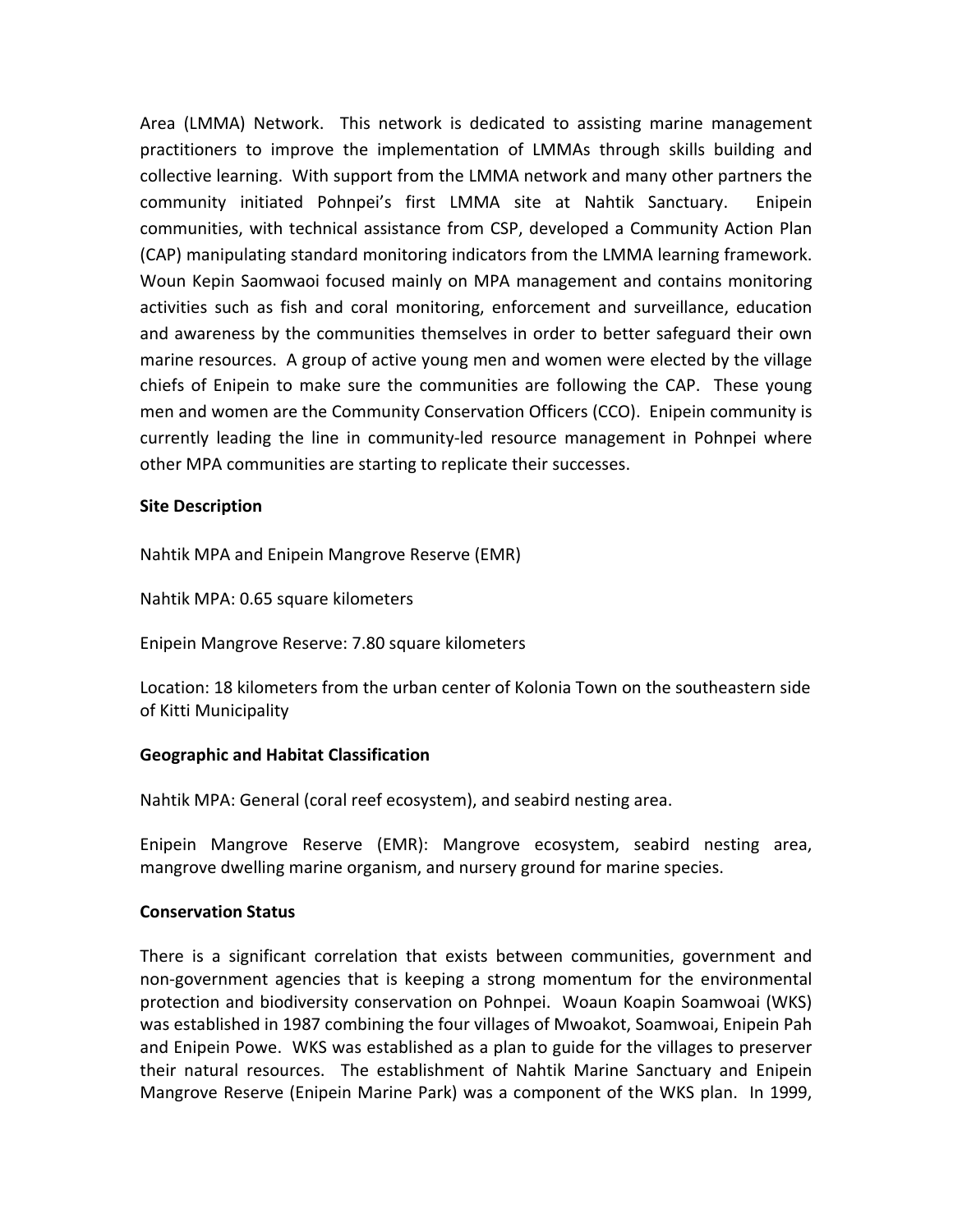Enipein Marine Park was established as a protected area under the Marine Sanctuary and Wildlife Refuge Act. Later in 2001, Nahtik was the first community-led Marine Protected Area (MPA) amended into the Act of 1999. Since the establishment of Nahtik MPA, the communities have been exercising an excellent role in the management. WKS launched a group of Community Conservation Officers (CCO), appointed and represented by the four villages, to lead the stewardship of Nahtik MPA.

In 2003, Nahtik MPA became the first site, in partnership with Conservation Society of Pohnpei (CSP), to enroll in the Locally Managed Marine Area (LMMA) Network, a learning network of marine conservation practitioners throughout the indo-pacific region. Also in 2003, WKS CCOs initiated a Community Action Plan (CAP) that shares the roles and tasks between community members and CCOs on the management of Nahtik MPA. A fish monitoring program was initiated as a component of the Nahtik CAP as a tool to assess their conservation efforts as well as the effectiveness of their management actions. Fish monitoring results are then presented back to WKS communities for awareness and feedback.

#### **Threats or Problems**

For thousands of years, the four villages of Mwoakot, Soamwoai, Enipein Powe and Enipein Pah on the Southern tip of Pohnpei used complex ridge to reef traditional management systems to protect their natural resources. These strict rules governed the behavior of all clans and ensured that Pohnpei's rich coral reefs, mangroves, and forests provided food and income to sustain us. Today, the people of WKS stand at a historic crossroads between protecting our natural heritage and losing it forever. The pressure to sacrifice our resources is mounting. At the same time, traditional systems have been weakened by a top-down government approach which undermines the authority of local communities to control their own resources.

WKS intends to incorporate elements of traditional marine resource management with modern science through partnership with local resource management agencies to protect the natural biodiversity of Nahtik Marine Sanctuary, Watershed Forest Reserve and Enipein Mangrove Reserve also known as Enipein Marine Park. With this management plan, WKS will:

- Establish a community-based management approach at Nahtik Marine Sanctuary, Watershed Forest Reserve and Enipein Mangrove Forest Reserve as models for other sites in Pohnpei and throughout the Federated States of Micronesia;
- Restore and maintain the biological resources of WKS including overall ecosystem health, key species and biodiversity;
- launch a community-based awareness program to enhance communities;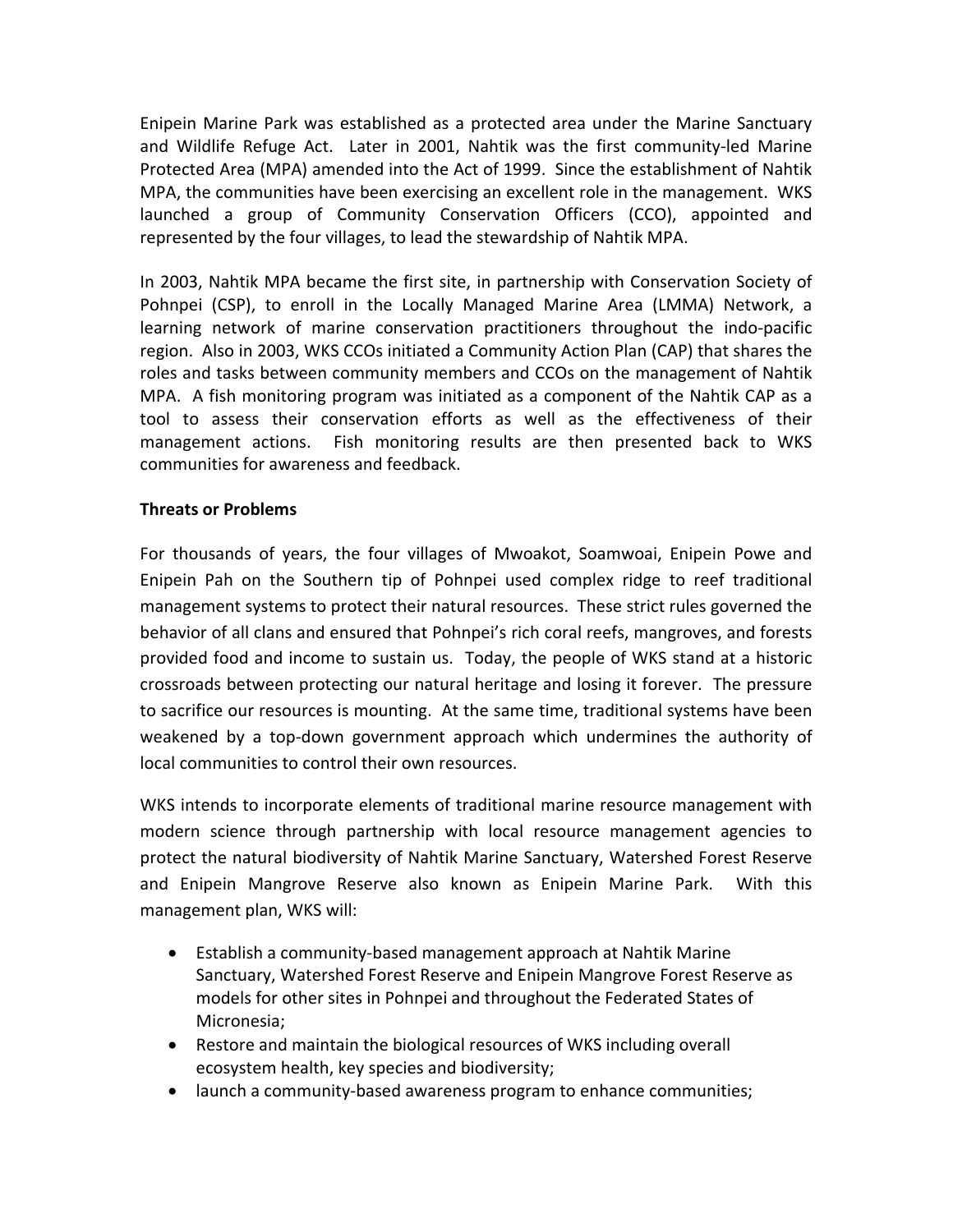- Develop community-based enterprise to provide alternative sources of income;
- Engage neighboring communities to increase partnership in conservation initiatives;
- Ensure the management and administration of WKS be efficient, credible, transparent, effective and adaptive

Deforestation and poor land-use practices result in increased soil erosion in many tropical, populated islands where there is already a high pressure on both the land the marine resources. Soil erosion is currently on of the biggest threats to coral reef in Pohnpei. Much of the erosion and associated sedimentation results from poor farming practices, especially the planting of sakau, *Piper methysticum*, which provides income for most of people in the villages of Mwoakot, Soamwoai and Enipein. The Enipein River is mountainous catchments with an approximate area of 27.2 square kilometers. The river flows into a coral lagoon with a mangrove swamp that fringes the entire length of the estuary (Victor, et al 2005). Sediment is being washed from cleared areas into the lagoon which is rapidly killing the inshore reefs. The will take a holistic view of conservation issues covering both the terrestrial and marine environments.

A wide variety of threats to marine diversity have been identified at regional - local level in Micronesia (Kelty and Kuartei 2004, Hasurmai et al. 2005). They are subdivided into the following categories: climate change and coral bleaching; coral diseases; predator outbreaks (e.g., crown-of-thorns seastar); sedimentation; dredging; coastal pollution; impacts from unregulated tourism; over-fishing by locals: illegal overfishing by foreign vessels; poorly regulated trade of corals and other reef species; shipping (pollution, alien introductions and groundings) and marine debris. For the Nahtik MPA the biggest threats indentified by the communities are 1) Overfishing and illegal fishing by locals, 2) destruction of habitats due to clearing for Sakau farming and sedimentation and pollution from upland 3) Lack of alternative income generating scheme and 4) impacts from climate change including, lack of fresh water, coral bleaching, salt water inundation killing or disrupting season for fruit crops, and shoreline flooding and erosion.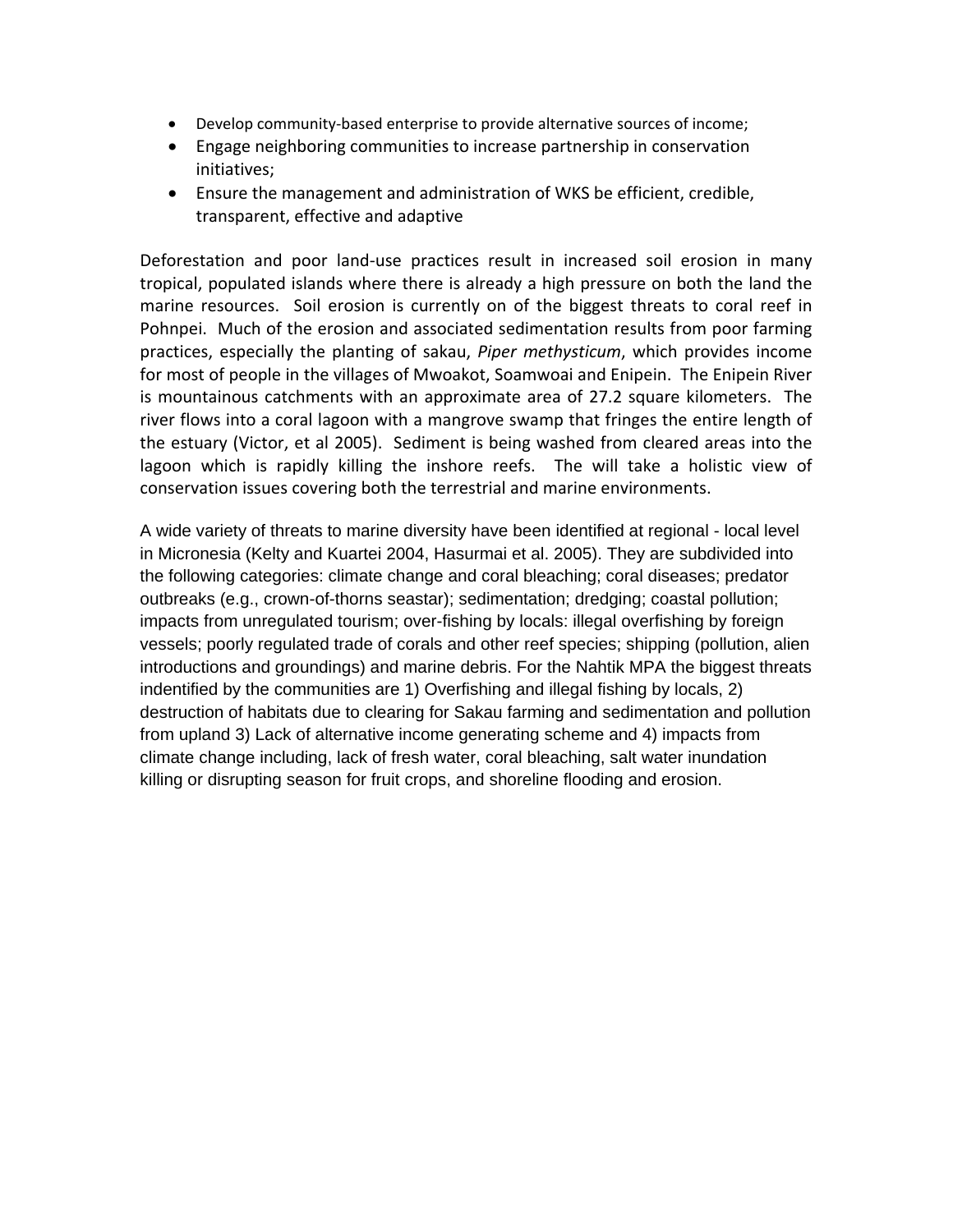**Proposed Goals, Objectives and Activities**

**Goal: Good Natural Resource Management:** 

**"'For our Woaun Koapin Soamwoai communities to understanding and benefit from our natural resources at Nahtik MPA, Mangrove Forest Reserve, and Watershed Forest Reserve by managing them to be healthy and abundant into the future"** 

**\*Objective 1: Maintain and improve the health of key species populations and ecosystems within the Nahtik MPA and its surrounding areas through the implementation of an effective co management surveillance and monitoring program by 2017.**

Activity 1.1.1: Enhance the Surveillance and Enforcement Program at Woaun Koapin Soamwoai to enforce the Nahtik MPA, mangrove reserve, and watershed reserve by having logbook and incident reports to the Municipal and State Authorities in a timely manner.

Activity 1.1.2: Working with CSP and other partners to conduct annual biological and socio economic monitoring to measure changes in population of key species using approved Micronesia Challenge monitoring methods.

Activity 1.1.3: Report results of monitoring to the Woaun Koapin Soamwoai community and other key partners in a timely manner and no later than 3 months after the completion of annual monitoring.

Activity 1.1.4: Work with Department of Land to agree and approve for the Watershed Reserve in Woaun Koapin Soamwoai.

Activity 1.1.5: Revive Forest Rangers Program to monitor and enforce Watershed Reserve in Woaun Koapin Soamwoai.

Activity 1.1.6: Continue education and outreach to visitors to all Sections of the Kitti Municipality and nearby communities that have the potential to come and fish at Nahtik MPA. (Angel Jonathan with CSP has identified Nahtik and WKS Protected Areas as site for phase 2 of Rare Campaign.

#### **Objective 2: Creating opportunities for improved livelihood at Woun Kepin Soamwoai and maintaining our island community into the future."**

Activity 2.1.1: Initiate discussions with OFA and others about establishing income generating activities and scaling it up, including, Seaweed farming and other opportunities.

Activity 2.1.2: Seek funding to do a feasibility study on viable income generation options for both communities.

Activity 2.1.3: Conduct a socio economic monitoring every 3 years with the Woun Kepin Soamwoai communities to understand their needs, and support for the plan implementation, rules, and benefits.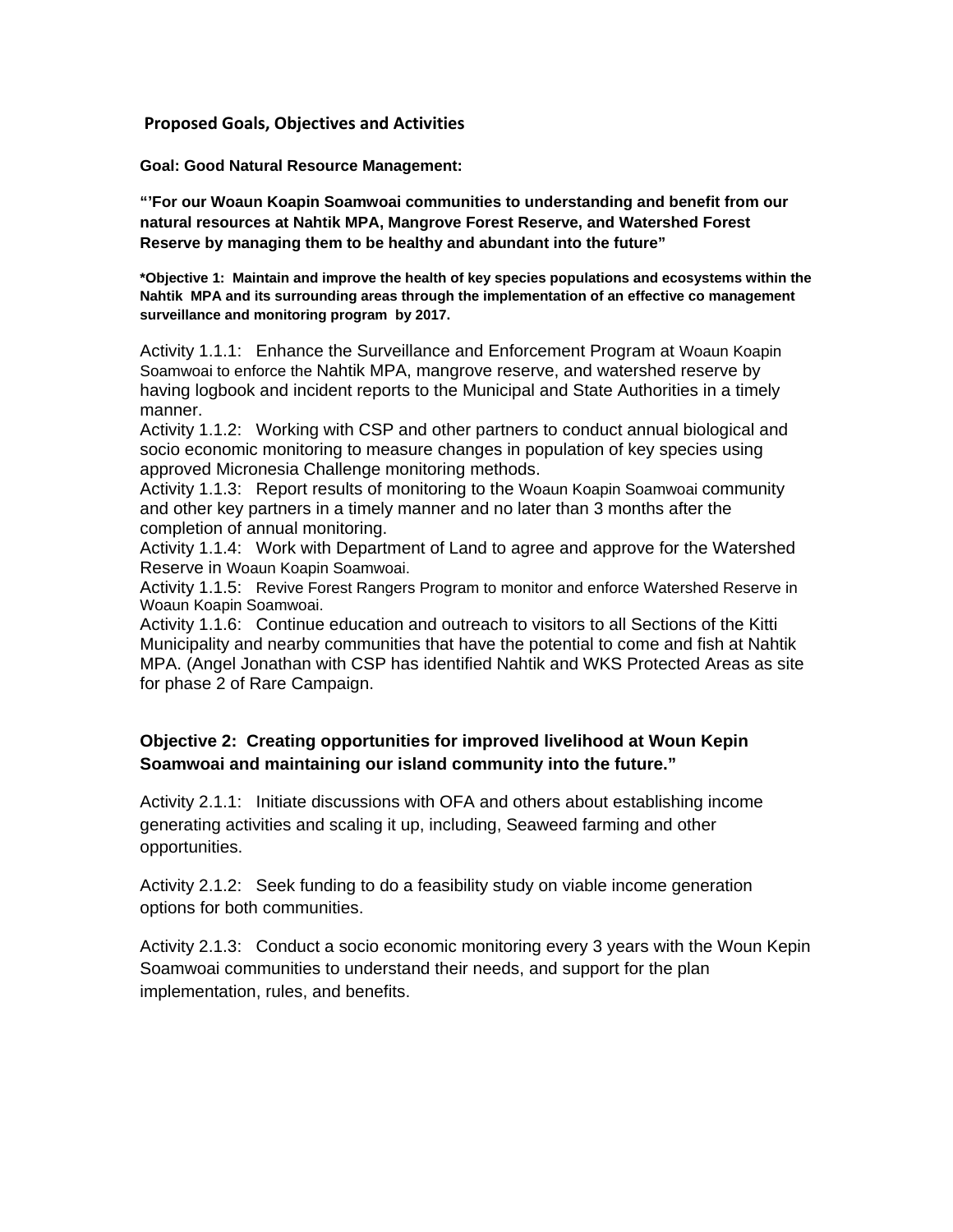#### **Objective 3: Protecting our reef and resources from negative human impacts.**

.

Activity 3.1.1: Continue and improve site surveillance program that identifies and records all boat visitation at the Nahtik MPA.

Activity 3.1.2: Develop Partnerships with State DFW and other agencies including training in enforcement to collect information violations needed for prosecution.

Activity 3.1.3: Promote compliance of Nahtik MPA and other protected areas rules through education and awareness activities and other means.

Activity 3.1.4: Work with State Authorities (Legislature) to settle the rules on Mangrove Reserve uses and boundaries.

Activity 3.1.5: Revive and strengthen CCO program to enforce the rules and regulations of Nahtik MPA and Mangrove Reserve.

#### **Objective 4: Managing our Activities in the Present and Planning for the Future.**

Activity 6.1.1: Maintain sufficient and innovative, cost-effective infrastructure to ensure adequate communications, local transportation and energy production.

Activity 6.1.2: Share program experiences and learning with other similar programs through sister-site partnerships and other means.

Activity 6.1.3: Designate a Coordinator to work with CSP to raise funds needed to implement this plan.

Activity 6.1.4: Work with CSP and OneReef to explore and establish a MCA for long term financial support.

Activity 6.1.5: Continue to build CCO's capacity to be sufficiently skilled and motivated to undertake surveillance, enforcement, and monitoring activities.

Activity 6.1.6: Woun Kepin Soamwoai Non Profit Organization (Nature Conservation) will provide program leadership and accountability to the Woun Kepin Soamwoai community and local leaders and external partners.

Activity 6.1.7: Complete a Strategic Plan for the WKS NGO including capacity building and sustainable financing for its community programs. Develop plan to support activities of alternative income generation and promoting the effort at Ecotourism project.

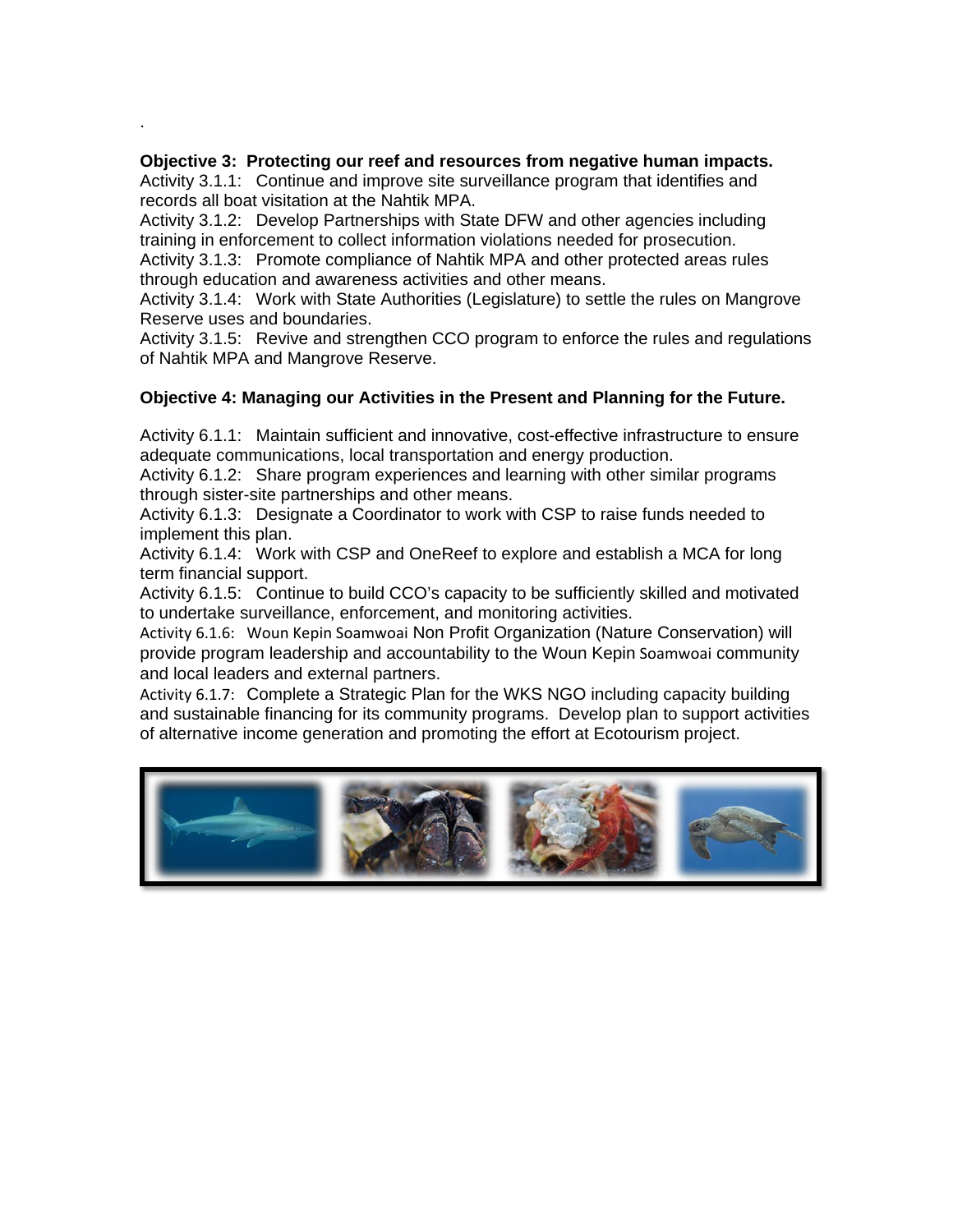## **1 Prohibited activities within the WKS Protected Areas including: Watershed, Mangrove and Nahtik Protected Areas**

(1) Within the boundaries of an area designated as part of the Santuary:

(a) No person shall disturb, injure, cut, burn, remove, destroy or possess any part of the real or personal property of the state, including mangrove and forested areas, natural growth and minerals, in any area of the System;

(b) No person shall take or possess any fish, bird, mammal or other wild vertebrate or invertebrate animals or part, or nest, or egg thereof within any such area unless otherwise allowed by regulations issued under this chapter;

(c) No person shall engage in fishing, unless otherwise allowed by regulations issued under this chapter;

(d) No person shall engage in dredging, mining or other removal of minerals, rock, sand, coral or other natural resources;

(e) No person shall use or possess, any explosive, toxic chemical, firearm, bow and arrow or other weapon, or any trap capable of taking fish, birds, mammals or any other types of wildlife, unless otherwise permitted by regulations issued under this chapter; and

(f) No person shall enter, use or otherwise occupy any area of the System for the purpose of engaging in any activity prohibited under this section, unless such activities are otherwise permitted under this chapter or regulations issued under this chapter.

(2) Commercial exploitation of resources within the boundaries of the System is prohibited. Qualified institutions and individuals shall be permitted to conduct ondestructive forms of scientific

investigation within the state reserve system, upon receiving the prior written approval from the Director pursuant to regulations issued under this chapter.

Source: S.L. No. 4L-115-99 §7, 7/23/99

## **Permits and permitting process**

(1) The Director of Land and Natural Resources is authorized, under such regulations as he may prescribe, to permit the use of areas within the System for non-commercial recreational hunting and fishing, subsistence fishing, public recreation and accommodations, and scientific research whenever such uses are compatible with the purposes for which such areas were established.

(2) If the material provisions of any permit issued are violated by the permit holder, in addition to any other remedies allowed by law, the Director may revoke or suspend the permit permanently or for a specified period of time pursuant to procedures established by regulations.

Source: S.L. No. 4L-115-99 §8, 7/23/99

**Civil penalties.** — Any person who violates any provision of this chapter, the regulations promulgated under this chapter, or a permit issued under this chapter shall be liable to pay a civil penalty of not more than \$20,000 for each violation.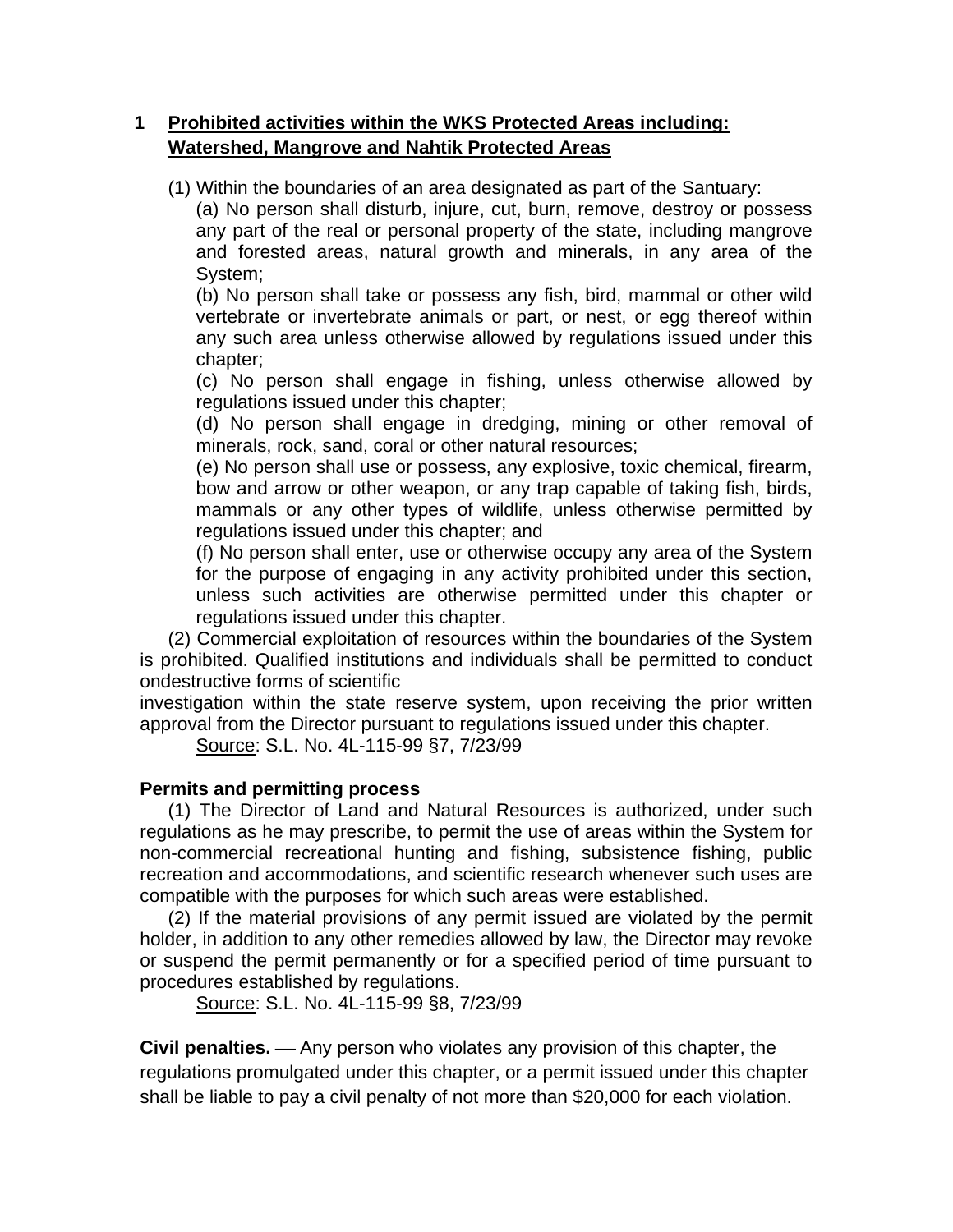In determining the amount of the penalty, the gravity of the violation, prior violations, and the demonstrated good faith of the person charged in attempting to achieve rapid compliance after notification of a violation shall be considered.

Source: S.L. No. 4L-115-99 §12, 7/23/99

**Criminal penalties.** — In addition to any action which may be brought under this chapter, any person who knowingly violates this chapter, regulations promulgated under this chapter, or a permit issued under this chapter shall be fined not more than \$50,000, or imprisoned for not more than one year, or both.

Source: S.L. No. 4L-115-99 §13, 7/23/99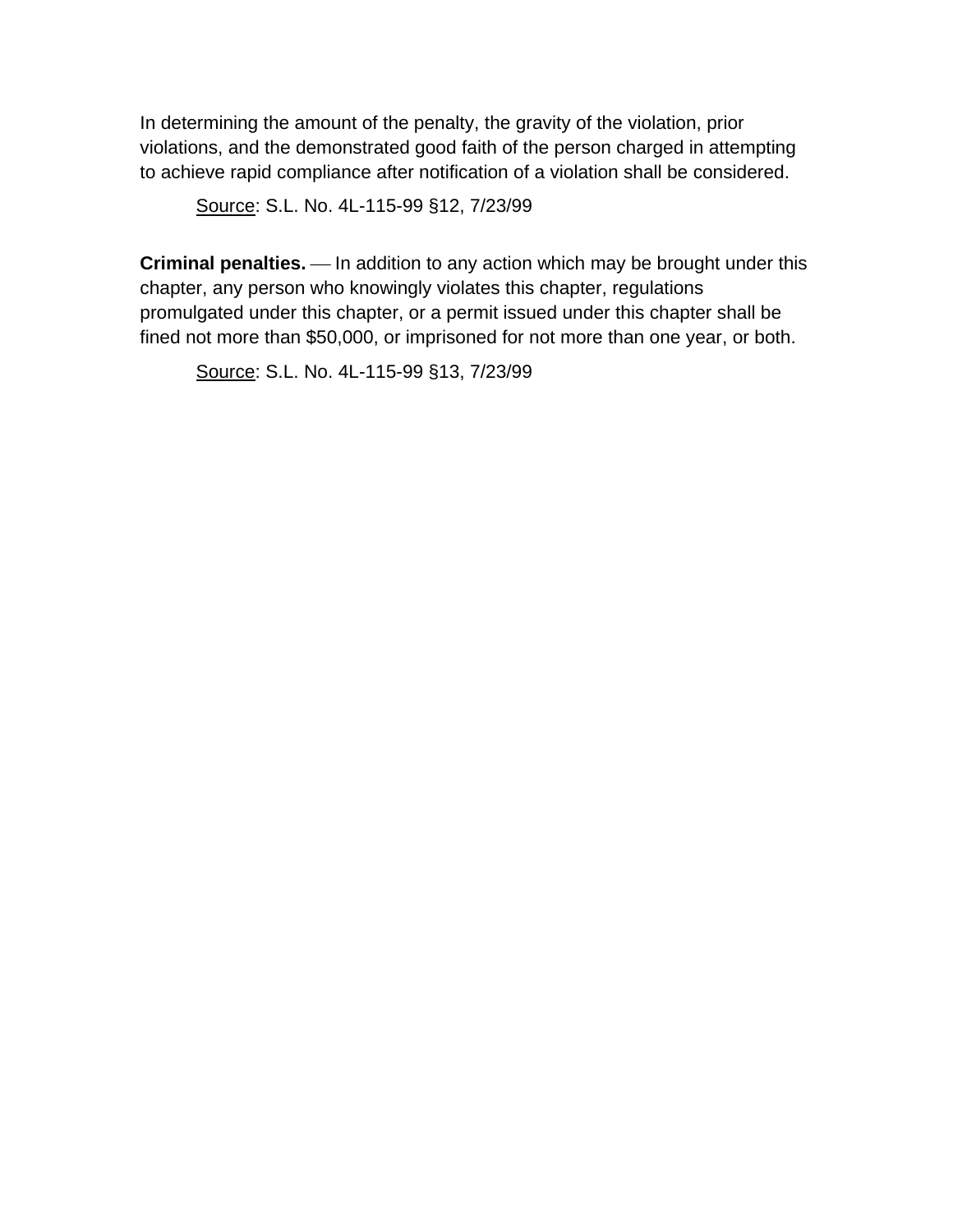**2 Woun Kepin Soamwoai Network of Protected Areas Zoning**



**Map showing Nahtik MPA and Mangrove Park as part of the WKS Network of Protected areas in Kitti Municipality of Pohnpei State, FSM.**

# *2.1 Roles and Responsibilities of Coordinator*

The role of the Coordinator is to provide the overall oversight supervision of the implementation of this Management Plan and to provide local leadership on custom, culture and protocol including the responsibilities below.

- 1. Responsible in ensuring successful implementation of this plan.
- 2. Communicate with CSP, Municipal and State Leaders on the progress of work at WKS Network of Protected Area.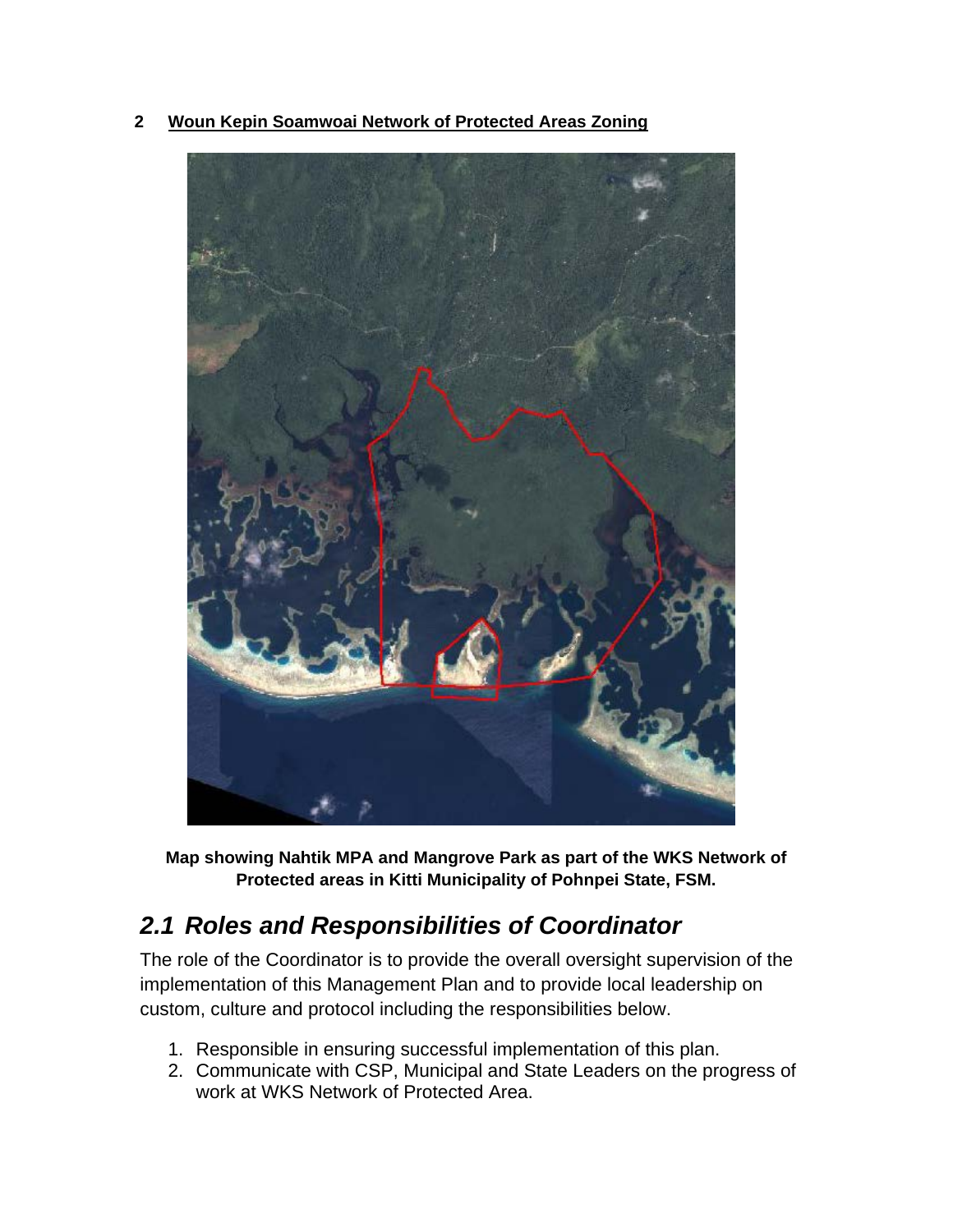- 3. Report regularly to the community on progress of work and not less than twice a year.
- 4. Develop annual work plan and budget and seek assistance of CSP and other partners with technical and financial support for the community work plan.
- 5. Review the progress of work of the Community Conservation Officers.
- 6. Work with the Communities of WKS to make needed changes to their Management Plan for adaptive management.
- 7. Ensure this plan is aligned with culture and customs and implementation is in harmony with local protocols.
- 8. Be the local ambassador for WKS community effort in the local community and nearby communities.

## *2.2 Roles and Responsibilities of Key Partners*

**Conservation Society of Pohnpei (CSP):** The role of CSP in this community effort is to provide capacity building for the Management Committee and its staff to be able to undertake effective management of this site including following responsibilities:

- 1. Assist with community meetings and trainings to build their capacity.
- 2. Assist in building the capacity of the Project Coordinator including, management, outreach, monitoring, fundraising, partnership building, and leadership.
- 3. Advise the Coordinator to seek needed funding to implement this plan.
- 4. Support Coordinator to seek out partnerships needed to implement this plan.
- 5. Recommend changes to this plan to the Community.
- 6. May act as a fiscal sponsor for funds to implement this plan until such time the community is able to undertake this on their own.

**Pohnpei State Government:** The role of Pohnpei State through its proper agencies will support the Communities of Woun Kepin Soamwoai protect its resources for present and future generations. Pohnpei State will be asked to assist the implementation of this plan in the following areas:

- 1. Support community surveillance needs through coordination with DFW Patrol Boat.
- 2. Provide technical and financial support needed to implement this plan through DLNR and OFA.
- 3. Provide fund when possible to implement this plan.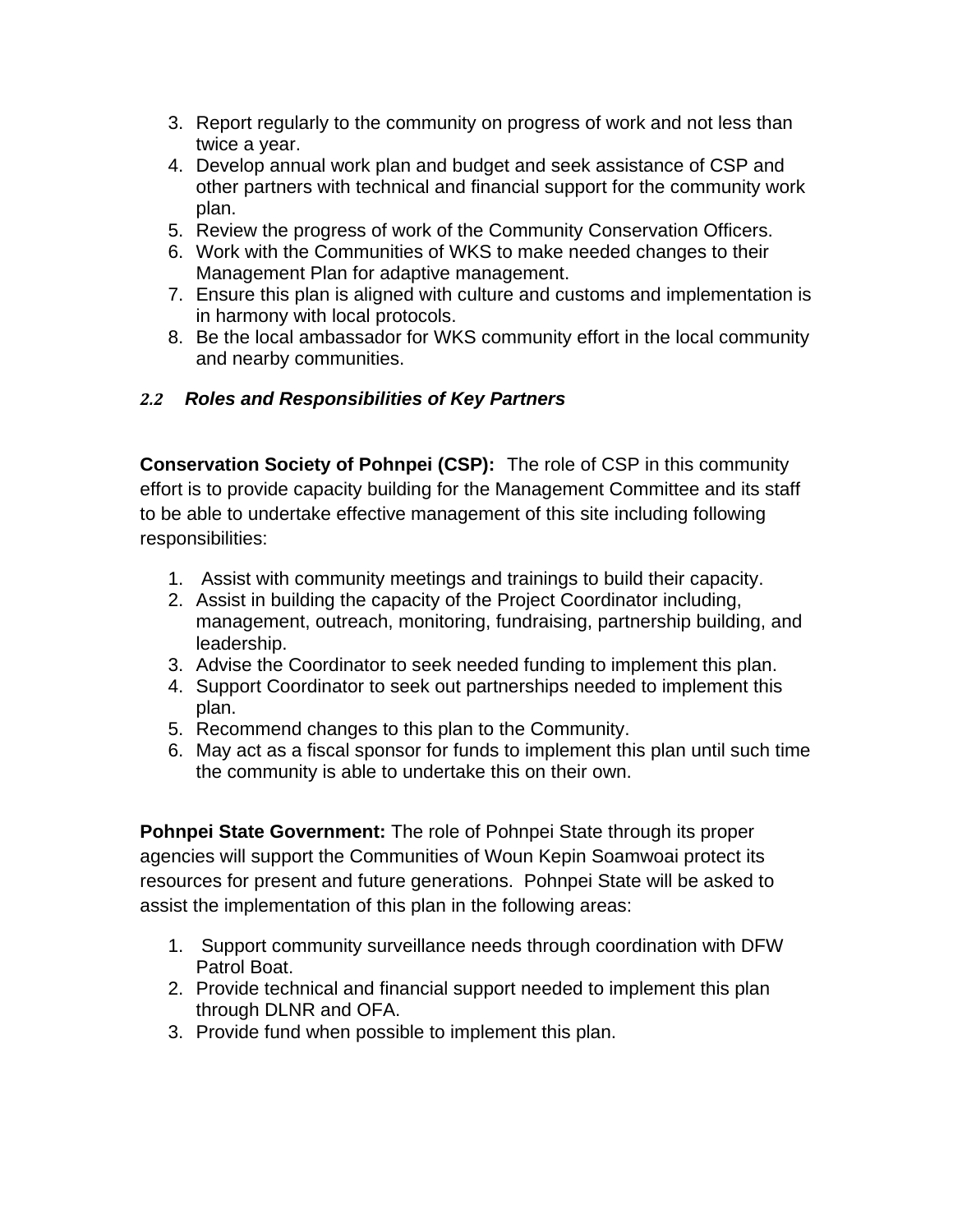**OneReef Micronesia:** The role of OneReef Micronesia is to raise funds needed to implement this plan and verify progress made by the Management Committee on the Goals and Objectives of this plan including the below responsibilities:

- 1. Seek additional funders that could support other needs of this Plan.
- 2. Conduct annual review of progress made under this plan.
- 3. Seek out other partners including volunteers that could help in the implementation of this program.
- 4. Assist CSP and Project Coordinator to provide needed capacity building efforts in enforcement, planning, monitoring, evaluation, leadership for this program.

# *2.3 Monitoring Plan*

Annual monitoring will be carried out by CSP with the Community CCO's and other key partners on an annual basis. This monitoring shall be consistent with the Micronesia Challenge region wide monitoring system to allow the site to compare success of its management over time with other comparable sites in the region. This can include fish, forest, sea grass monitoring, sedimentation monitoring among others. It is important that the community participates in the monitoring efforts with CSP to ensure long term sustainability of the monitoring program.

# *2.4 Visitor Awareness/Compliance and Surveillance/Enforcement Plans*

It will be the responsibility of the Coordinator of WKS Protected Areas and Community Leaders to establish a visitor awareness and compliance plan. This should reflect traditional knowledge of frequent and potential visitors to the Watershed, Mangrove and Marine Protected Area. The Community Coordinator will work with local and regional partners to develop key messages and outreach materials designed to increase compliance with Protected Areas Rules. Additionally, the designated community coordinator will work to establish a surveillance plan to detect and deter illegal fishing at the site. This will include implementing a logbook system with reports to the Kitti Municipality and State Authorities on illegal activities at the site.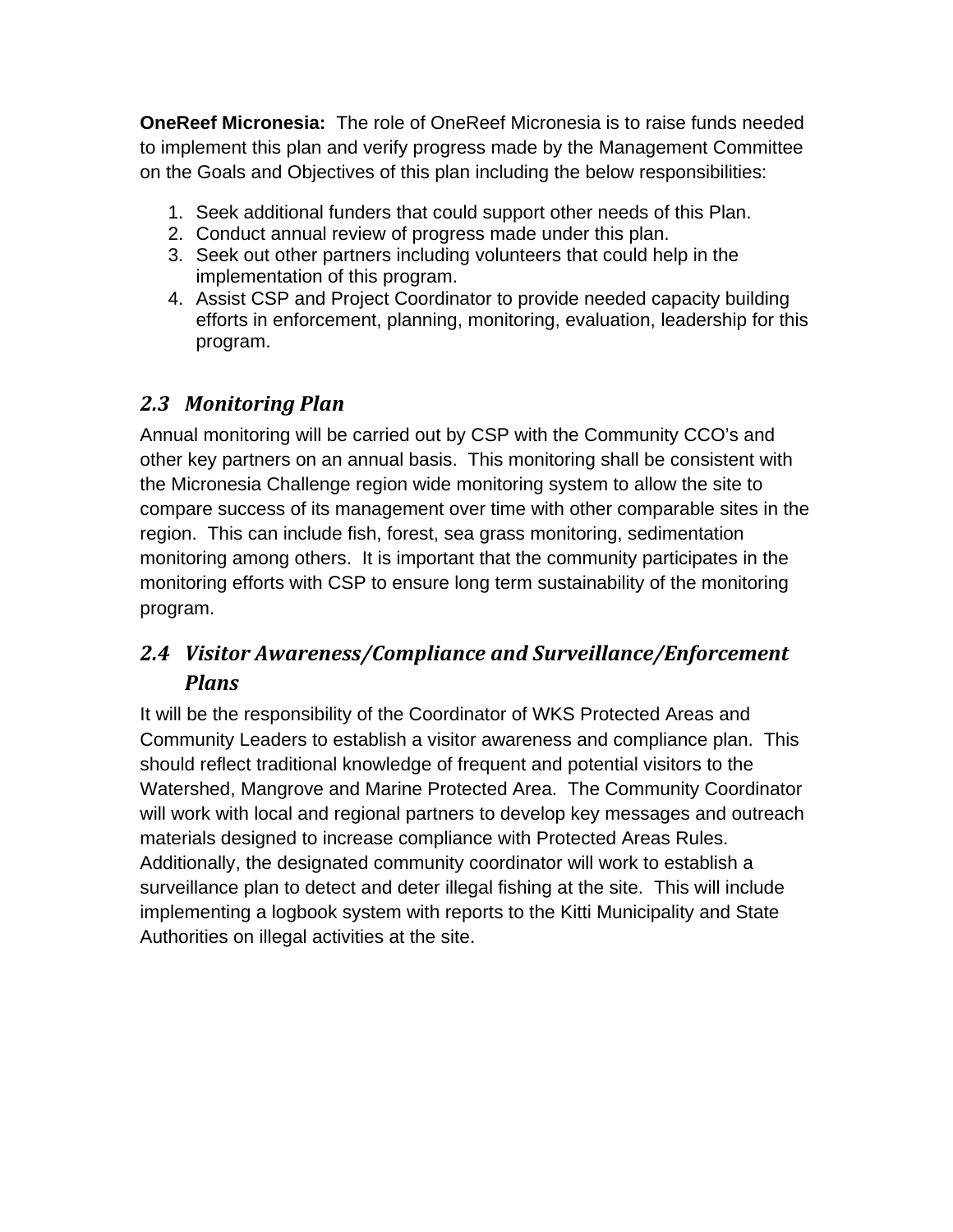# *2.5 Annual Recurring Cost of the WKS Network of Protected Area*

| <b>Budget Category</b>                                                          |               |
|---------------------------------------------------------------------------------|---------------|
| Enforcement Fuel for Patrol @ about 250 gallon of gas annually                  |               |
| Community and CCO's Meeting (quarterly @ \$500 each)                            | 2,000.00<br>S |
| Education and Outreach marterials other cost                                    | 2,000.00      |
| Annual Monitoring (Biological Monitoring with CSP)                              | 2,000.00<br>Ś |
| Enforcement Supplies and Equipments (Spark plugs, Rain Coats, Batteriies, etc,) | 1,000.00      |
| <b>CSP Admin Cost</b>                                                           | 1,000.00<br>Ś |
| <b>Total</b>                                                                    |               |

## *2.6*

## **Other infrastructure need that still needs to be raised includes:**

- 1. Two surveillance boats with double engines (23 footer with double 40HP engines) @ \$30,000.00
- 2. \$20,000 one time fund for construction of small office and the required equipments such as computers and printers. This office will serve as command center for the surveillance and enforcement team.

# *2.7 Financing Plan*

The WKS Community Coordinator will work with CSP to engage with OneReef Micronesia to explore a Marine Conservation Agreement (partnership with investors that have common goal with community and willing to provide long term financing) that can finance their commitments over time. This will include raising funds for their infrastructure needs and annual operational cost. It is envision that the community with CSP and other partners will work to generate some revenue through income generating activities and other grants to support the long term sustainability of the MPA. The Community Leader will continue to seek the support of the State in funding their management efforts. Below is a list of common donors for these type of effort that the Community Coordinator with CSP and other partners can look into for support of the management actions in this plan.

### Potential Donors:

- 1. Packard Foundation
- 2. MacArthur Foundation
- 3. Marisla Foundation
- 4. National Fish and Wildlife Foundation
- 5. Australian Aid Small Grants Program
- 6. Global Environmental Facility Small Grants Program (GEF FSM)
- 7. New Zealand Overseas Development Assistance Program
- 8. Department of Interior Coral Reef Program
- 9. National Oceanic and Atmospheric Administration Coral Program
- 10. US Aid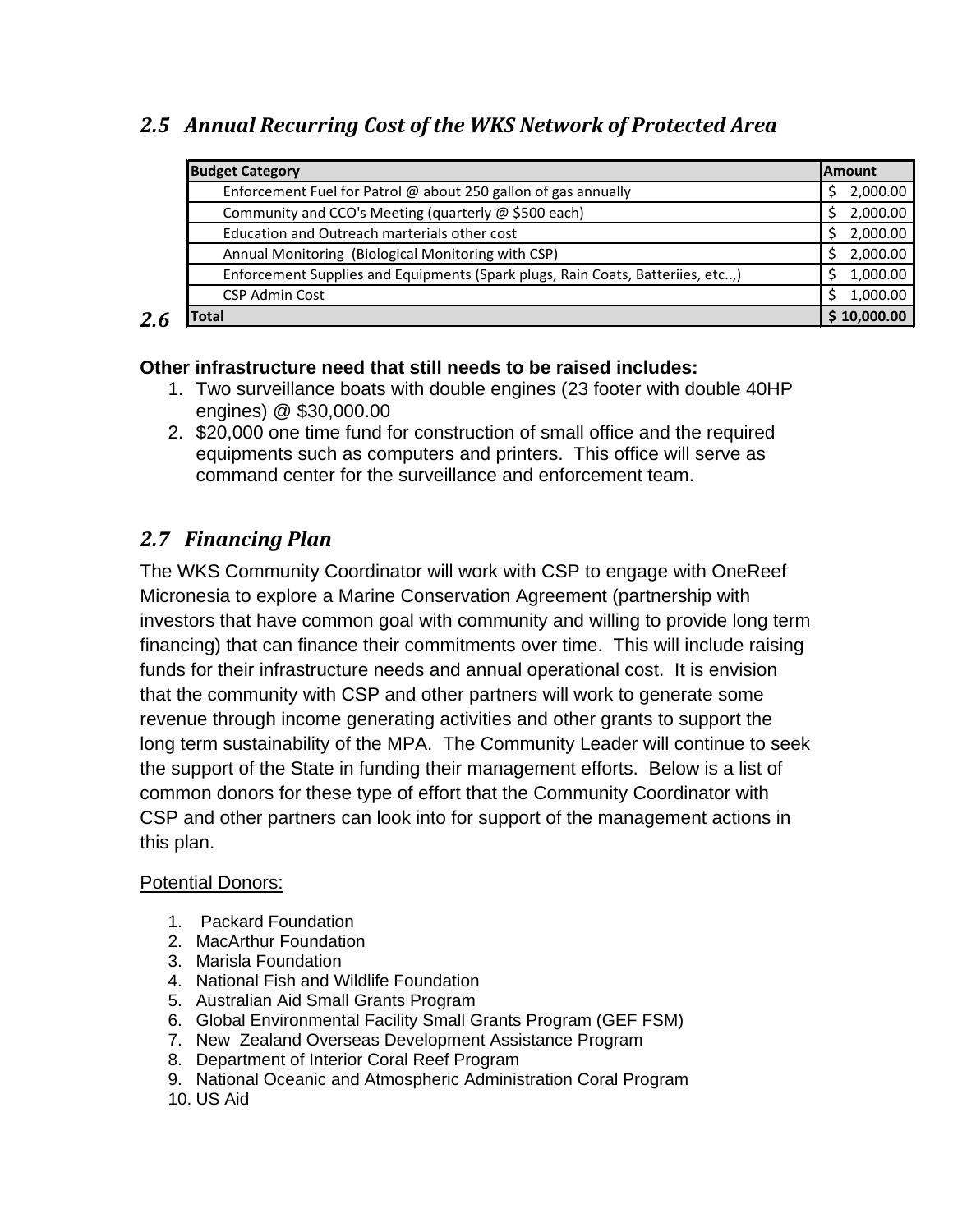- 11. Global Green Grants (William Kostka, Micronesia Program Contact)
- 12. Toyota Foundation
- 13. Micronesia Conservation Trust
- 14. The Locally Managed Marine Area Network
- 15. UN Small Grants Program
- 16. Canadian Aid
- 17. Seacology (Simon Ellis, Micronesia Program Officer)
- 18. Japan Grassroots Grants
- 19. USDA Rural Development Grant (non construction)
- 20. European Union Global Climate Change Funds

The approach will be to have a Coordinator with the capacity to oversee the implementation of this plan and ability to work with partners to develop strong proposal to the above mentioned donors and others not listed to raise the needed funds to implement this plan. CSP and OneReef Micronesia will serve as advisors to review and improve proposals of the Community to ensure likelihood of approval.

## *2.8 Sustainability Plan*

Sustainability of the WKS Network of Protected Areas will follow a three pronged approach. First, the Community Leader (Soulik en Soamwoai) who has been designate by the other village Chiefs of WKS will lead and effort with the Communities and all active CCO's to develop mechanisms to contribute to the financing o f this plan. This can included engaging with OneReef Micronesia to establish a long term partnership also called Marine Conservation Agreement (MCA) for all WKS Network of Protected Areas. MCA is a partnership tool used by OneReef Micronesia to connect Coral Reef Investors with Coral Reef Owners to help ensure long term financing to guarantee protection of coral reefs.

Secondly, the Leaders of WKS will work with CSP to develop a plan to build their capacity so that they can help support long term management of WKS Network of Protected Areas. This includes, partnerships on trainings, refresher trainings, training of trainers and Memorandum of Agreements between Municipal, State and other NGO regional partners to support the long term management activities of WKS Network of Protected Areas. Trainings could include could include enforcement from partners at Guam Department of Agriculture, biological monitoring from CSP or Palau International Coral Reef Center, Socioeconomic Monitoring from Pacific Marine Resources Institute or awareness training from Sea Web. It is envisioned that the Community Leaders and CSP will assist in forging strong partnership agreements with these relevant local and regional partners.

The last approach is that WKS Network of Protected Areas must be current and maintain an adaptive management approach to reduce cost, increase effectiveness and document lessons learnt over time. The Community Leaders shall organize and implement a plan to review key management plan objectives, operations and explore cost reductions in the program. This includes may include exploring new technologies to